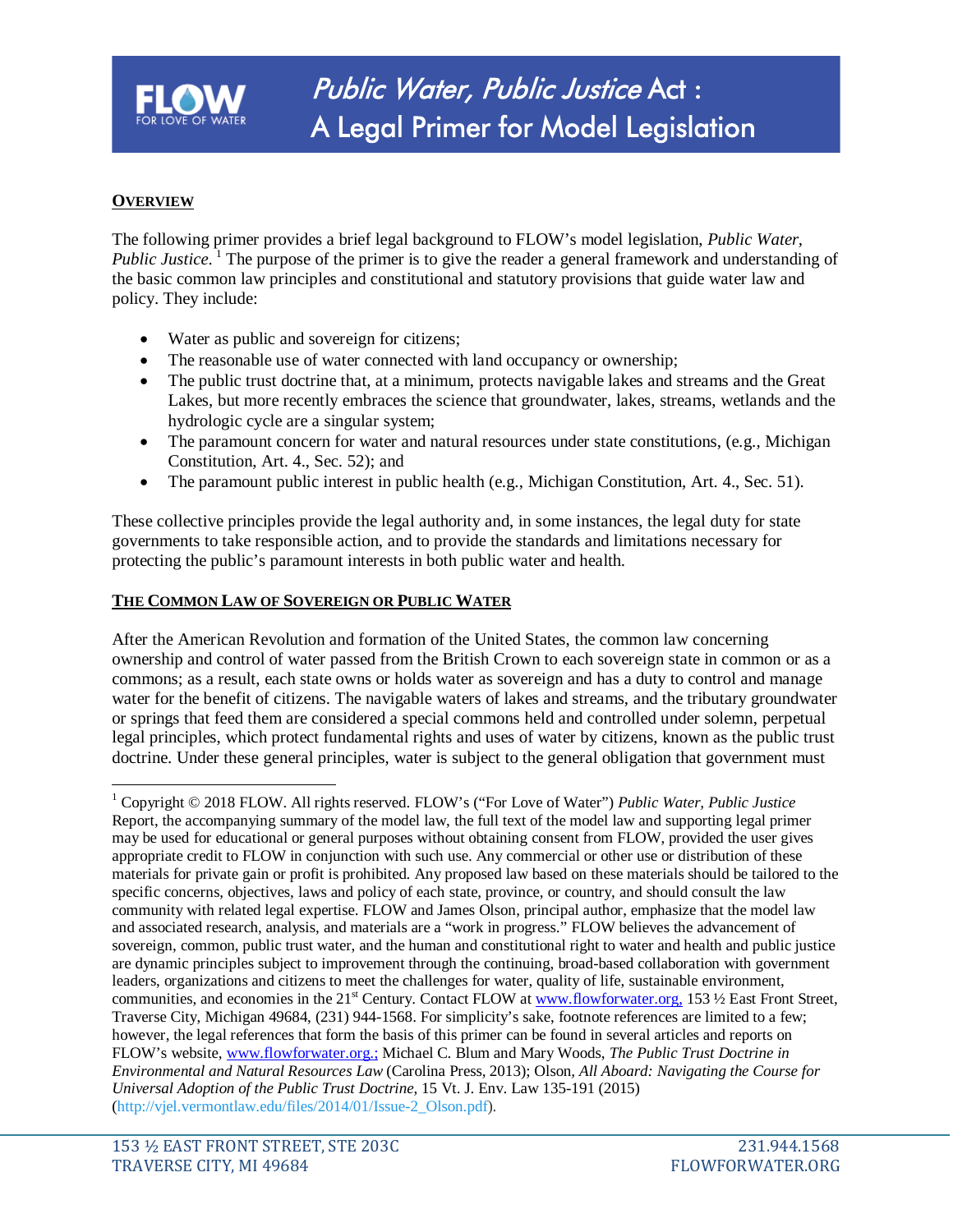manage and protect these commons above all other interests. This means that water is not alienable any more than government can transfer its sovereign powers and duties to protect the health, safety and welfare of citizens.

In contrast to water as a commons or special commons held in public trust, the ownership or lawful occupancy of land, whether private or public, came down as proprietary, exclusive and possessory, alienable and transferable, subject to the paramount public interests in water and lakebeds protected by the public trust doctrine. [2](#page-1-0)

Further, it should be understood that landowners or occupants *do not own* water; they have only a right to the *reasonable or beneficial use* of water in connection with the overlying land or land adjacent (riparian) to a lake or stream. Traditional limitations on reasonable use under the common law prohibited a landowner from *selling* water off tract or out of a watershed, because it was not a recognized reasonable use. This is because, quite correctly, courts and society understood that all the landowners and occupants in a watershed shared in common a right of reasonable use of the water moving through the watershed or community, and that the sale of water would break this shared use or commons. As noted above, the reasonable use of a landowner sits side-by-side with the sovereign interest in water as a commons and the rights and limitations imposed on all users to protect the public trust in navigable lakes and streams or their tributary waters.

## **THE PUBLIC TRUST DOCTRINE**

Every state took title and control to the waters and bottomlands of all of the navigable lakes and streams within its borders at the time of each state's admission to the United States. This is called the "equal footing" doctrine.<sup>[3](#page-1-1)</sup> These state lands and waters are held in trust for the benefit of each state's citizens. The federal government reserved navigational servitude in the water and lands to protect the right of each citizen to travel and engage in commerce, including shipping over these waters, fishing, boating, swimming, drinking water or sustenance.<sup>[4](#page-1-2)</sup>

Under the common law, each state also holds these navigable waters and the lakebeds under them in public trust for every citizen. Moreover, each state by common law has the power to determine the nature and extent of the public trust in its waters, whether they are navigable or not, and to protect the public's rights to use these waters, lakebeds, and other public common property for the protected uses of public land or natural resources, "like navigable waters" that are deemed to be of a "special character."<sup>[5](#page-1-3)</sup> Once water or land is determined to be subject to the public trust doctrine, the state has an affirmative duty to protect these public trust commons, and neither the state nor any other person can alienate or subordinate this public trust primarily for private gain, nor can they impair the public trust or protected public trust uses. Each citizen is a legally recognized beneficiary of the public trust with the right to the certain protected trust uses, including navigation, fishing, drinking water, sustenance, boating, bathing, swimming and other forms of recreation. The government is accountable to citizens, the beneficiaries, based on a solemn duty in perpetuity to protect these public trust waters, lands and uses.

<span id="page-1-0"></span> $2$  The exception is where there is an overriding public interest, such as walking the shores of the Great Lakes below the ordinary high water mark of navigable lakes or streams under the public trust doctrine. *Glass v Goeckel*, 437 Mich 667 (2005); *Gunderson v State Indiana DNR*, 90 N.E. 3d. 1171 (IN 2018); *State ex. rel. Merrill v Ohio DNR*, 955 N.E. 3d. 935 (OH 2011).

<span id="page-1-1"></span><sup>3</sup> The most recent U.S. Supreme Court case on the subject is *Montana PPL v Montana*, 565 U.S. 576 (2012). As described by the Court, states took title "absolutely" to those bottomlands and waters.<br> $^{4}Id$ . Arnold v Mundy, 6 N.J.L. 1 (1821); Obrecht v National Gypsum Co., 361 Mich 399 (1960).

<span id="page-1-2"></span>

<span id="page-1-3"></span> $5$  Id. at 603-604; Illinois Central R Rd v Illinois, 146 U.S. 387, 437 (1892); Obrecht v National Gypsum Co., 361 Mich 399 (1960); *Glass v Goeckle*, 473 Mich 667 (2005).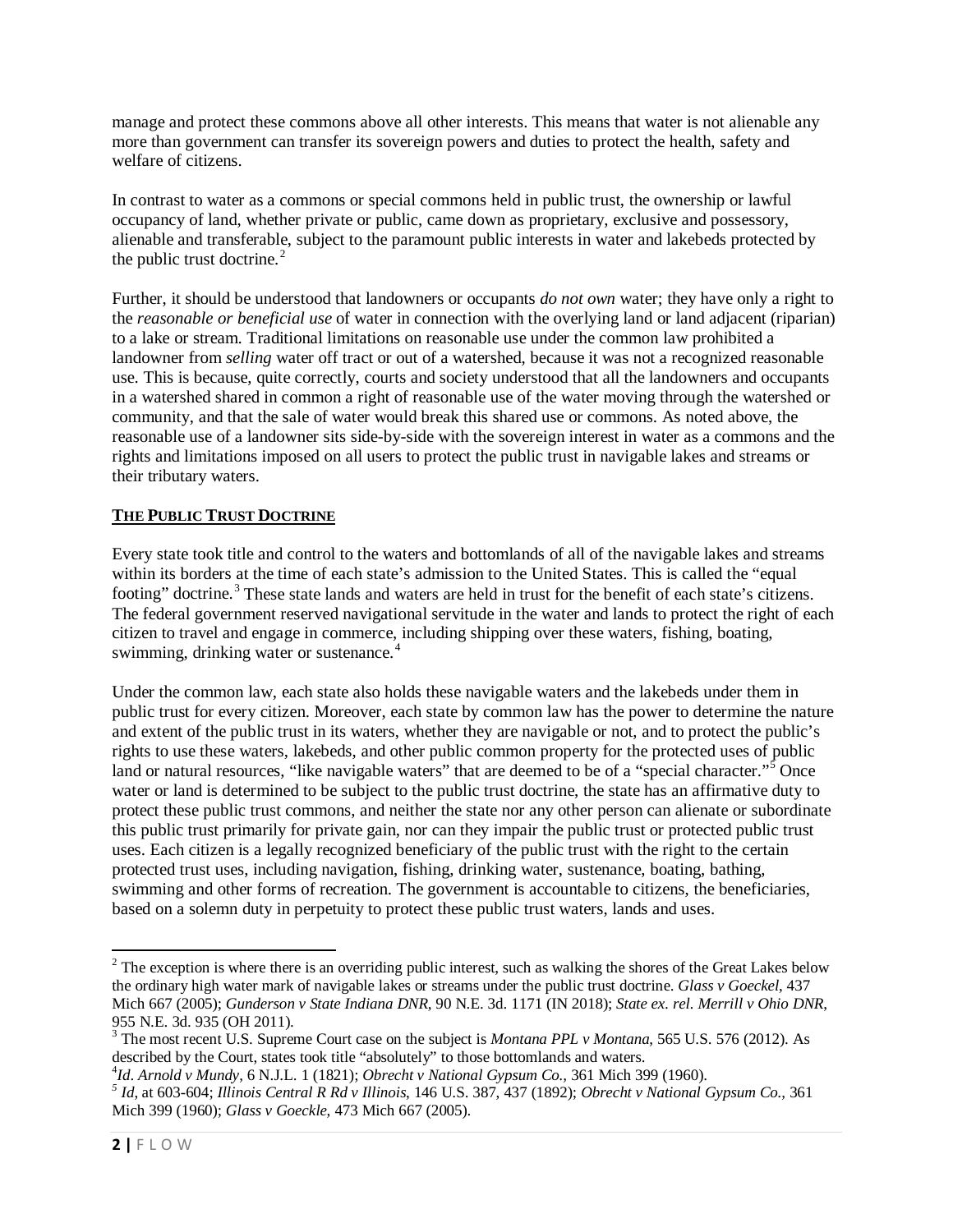Since the 1980s, when the California Supreme Court limited a water diversion by Los Angeles of a tributary nonnavigable stream to protect the downstream navigable Mono Lake, courts have increasingly recognized the singularity and interconnected nature of the hydrological cycle, and limited the use of tributary streams or groundwater that affects flows, levels or interferes with riparian or public trust interests in lakes and streams. In the past two decades, courts in Hawaii, Wisconsin, Arizona, South Dakota and California have ruled that groundwater is subject to the public trust doctrine under the common law or in conjunction with constitutional provisions.

In addition, states have passed laws that recognize waters of a state—groundwater, lakes and streams—as a single hydrological system. For example, all of the Great Lakes states and the federal government in adopting the Great Lakes Compact recognized the declaration or finding that the waters of the Great Lakes Basin are held in trust for the benefit of citizens.<sup>[6](#page-2-0)</sup> Several Michigan water and natural resource laws also have declared a public trust in water.<sup>[7](#page-2-1)</sup>

### **COMMON LAW OF LAKES, STREAMS, AND GROUNDWATER**

Under the common law in most riparian states located east of the Mississippi, off-tract or out-ofwatershed diversion of water for sale is either prohibited or limited to protecting the flows and levels of the groundwater, streams and lakes shared by other landowners or occupants in a watershed or community. This latter instance is known as the correlative rights doctrine. The Michigan Supreme Court adopted this doctrine in 1917.<sup>[8](#page-2-2)</sup> Under this rule of law, a landowner or occupant of land cannot divert water off-tract or out-of-watershed for sale if the removal of water diminishes the flow or level of a marsh, stream or lake, or materially interferes with a neighbor's well. The elegance of the off-tract or outof-watershed rule is that it protects and recognizes a legal preference for water as a local common resource that feeds and nurtures the watershed where it flows.

In the past decade or so, states through their legislatures or courts have relaxed the off-tract or out-ofwatershed limitation. These states have created gaps or loopholes in this common law distinction, opening the door for diversions and sale or exports of water off-tract or out-of-watersheds. The Great Lakes Compact and a handful of state water laws allowing the withdrawal of water for the sale of bottled water and other cases have opened the door for the *sale* in addition to the reasonable use of water, despite the fact that earlier court precedents limit the off-tract diversion or export of water.<sup>[9](#page-2-3)</sup>

## **BOTTLED WATER FROM PRIVATE LARGE-VOLUME WELLS OR PUMPS**

The relaxation of the off-tract limitation in groundwater law has led to an increase in bottled water operations and sale of water, at little or no cost to the operators—whether water bottlers acquire control of the water through private wells, like Nestlé, or through public municipal water systems and pay only for the delivery of water. In short, while the reasonable use of water in connection with land is integral to ownership and in relation to other users of water in the same stream, lake or groundwater aquifer, the

<span id="page-2-1"></span><span id="page-2-0"></span><sup>&</sup>lt;sup>6</sup> P.L. 110-342, Sec. 1.3.1.a.<br><sup>7</sup> E.g., MCL 30101 et seq. (lakes and streams); MCL 32502, 32503, 32505; MCL 324.1701 et seq. (Great Lakes); MCL 32702(1)(c), 32505 (groundwater, surface water, Great Lakes); MCL 324.31519 (dam removal); MCL 324.32606(dams); MCL 324.34105 (groundwater ,surface water, irrigation district agreements).

<span id="page-2-3"></span><span id="page-2-2"></span><sup>&</sup>lt;sup>8</sup> Schenk v City of Ann Arbor, 196 Mich 75 (1017).<br><sup>9</sup> Notable court cases include the Michigan Court of Appeals in the first MCWC v Nestlé Waters case decided in 2005, which ignored the off-tract limitation in *Schenk v Ann Arbor*, 196 Mich 75, and fashioned a new "reasonable use balancing test" consisting of a number of factors, although one of the factors at least retained a preference for inwatershed uses and an overall requirement that assures adequate water in a stream or lake. Other courts have adopted a similar reasonable use factor test based on Sec. 858, Restatement, Torts, 2d.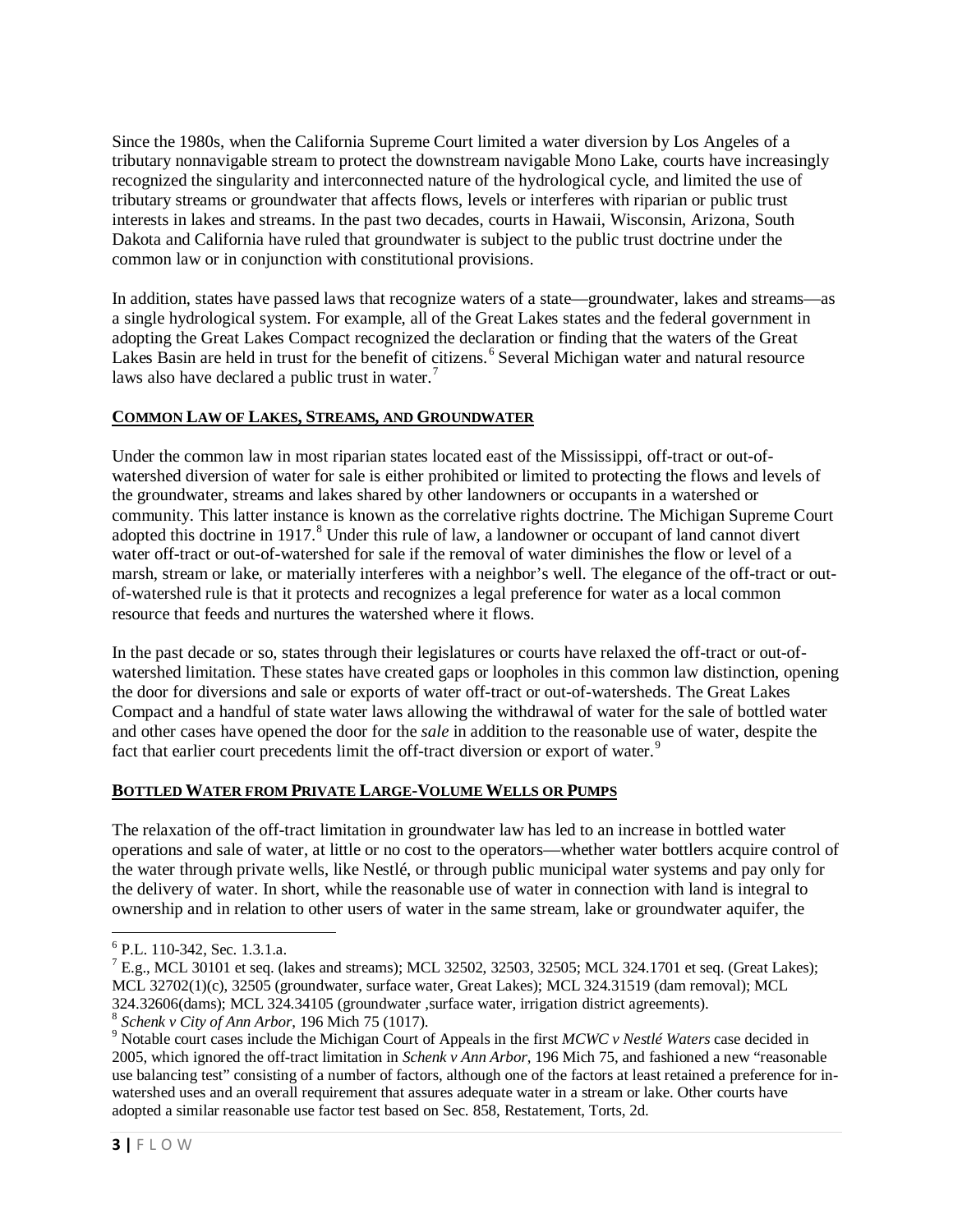conversion of *use* of water to *sale* in containers or bottles severs the water from the public sovereign commons. Except for an application and administrative fee to help defray the costs of the state's review, the actual conversion of water from a reasonable use to a right to sell sovereign water is at present essentially free.

### **BOTTLED WATER FROM PUBLIC OR MUNICIPAL WATER DEPARTMENTS**

The same is basically true for the majority of bottled water labels, like Aquafina and Dasani, who obtain the water as customers from a municipal or public water department or utility service. A municipality withdraws public trust water from a public stream or lake or connected groundwater, and then treats, distributes, and discharges wastewater back to a public trust water course. The water and public waterworks system or infrastructure is public from start to finish. The water originates as public sovereign water, passes through public infrastructure and operations, and accrues revenues based on the nonprofit shared cost by statutory mandate to each user on the system,<sup>[10](#page-3-0)</sup> is treated as waste, and is discharged back to public trust waters. Customers on this public system receive water as a public service so they may *use* the water. However, a bottled water producer then on its own converts the public water from a *use* to *sale* of water without paying any additional fee for the conversion from use to sale or the right to sell the water. In effect, the public waterworks system and its users who share in the cost of the nonprofit service pay for or subsidize the sale of water by bottled water producers or those who sell water.

It should be noted that there is no way out of the system for the user who must pay his or her share of the cost: all customers who need or want to use public water from a public waterworks system must hookup to the system. Even though a landowner or occupant of land has a right to reasonable use of groundwater, they are prohibited from drilling and using their own well beneath their property where a public water utility exists.<sup>[11](#page-3-1)</sup> On the other hand, a bottled water company can hookup and receives public water as a *user* based on a nonprofit cost fee or rate, packages the water, and *sells* it to a private consumer at highly marked up market prices with substantial private profit that is not shared with the other users who help pay the overall costs of the nonprofit system. From a broader perspective, this is not unlike a private company like Nestlé who withdraws water as a landowner for use, but bottles it and sells it at a substantial profit. In both instances, public water that is withdrawn and consumed as a public service or use, is severed and diverted for sale in bottles or containers; the sovereign, public and others users are subsidizing the seller's gain or profit.

## **EXAMPLES OF CONSTITUTIONAL OR STATUTORY DECLARATIONS OF WATER AS PARAMOUNT PUBLIC TRUST OR INTEREST**

This section features a range of constitutional and statutory provisions that address a public interest or public trust in water and natural resources.

## **Arizona A.R.S. § 45-141. Public nature of waters of the state**

**A.** The waters of all sources, flowing in streams, canyons, ravines or other natural channels, or in definite underground channels, whether perennial or intermittent, flood, waste or surplus water, and of lakes, ponds and springs on the surface, belong to the public and are subject of appropriation and beneficial use as provided in this chapter.

<span id="page-3-0"></span>10"Sec. 1 (2) The price charged by the city to its customers shall be at a **rate** which is based on the *actual cost of service* as determined under the **utility** basis of **rate**-making." MCL 123.141. The effect of this language is to allow conversion of the rate or price charged for the water service into the sale of water at high profits without paying a royalty or fee that is correspondingly shared with the other users. <sup>11</sup> E.g., Michigan Public Water Works Law, Section, MCL 123.141(2).

<span id="page-3-1"></span>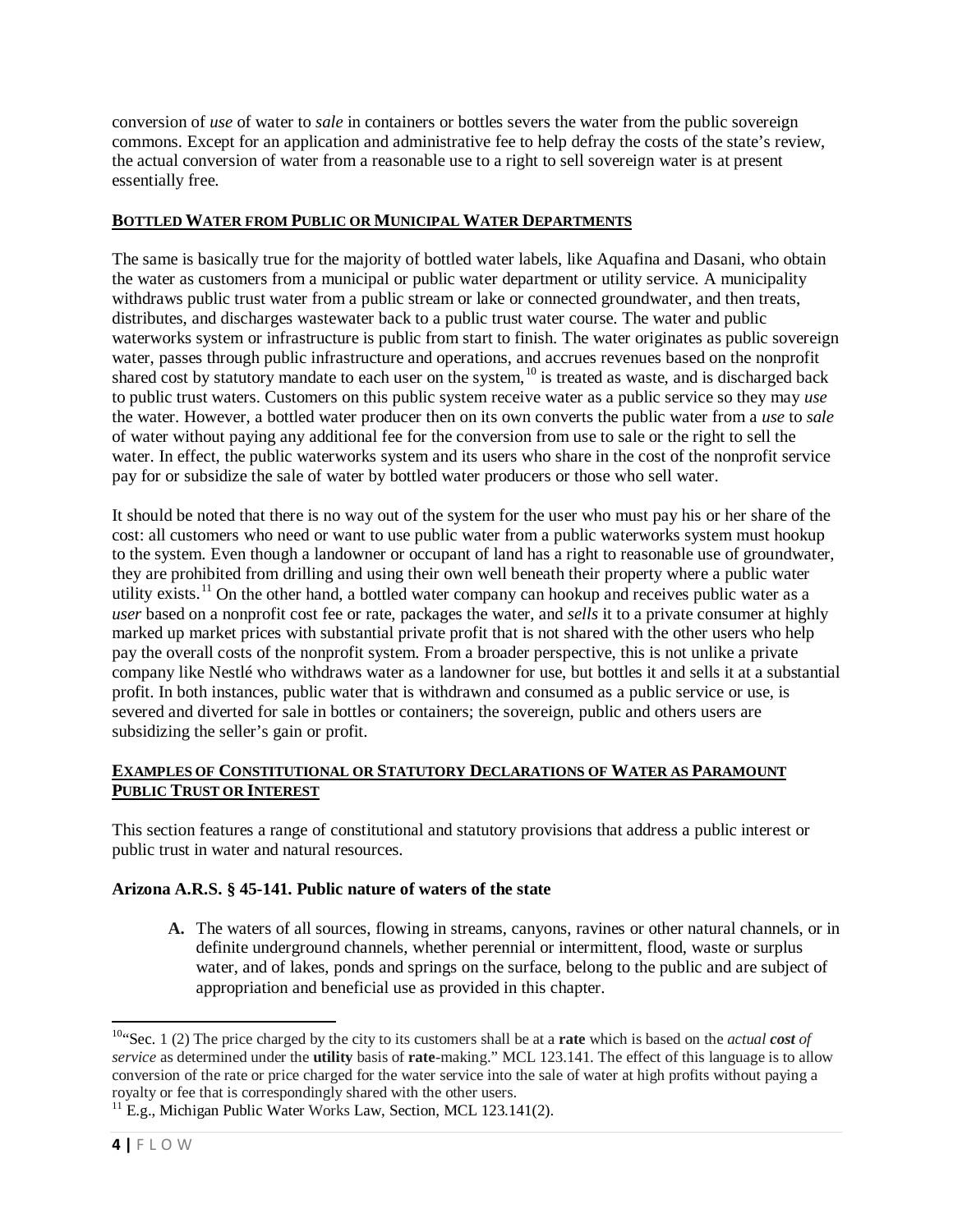**B.** This state may obtain any water that is necessary to maintain and protect public trust values that are identified by the commission.

In *Arizona Ctr. for Law in the Pub. Interest v. Hassell*,<sup>[12](#page-4-0)</sup> the court recognized the connection between streams and groundwater, and application of public trust doctrine, which prohibited transfer of public trust lands or waters for private purposes.

### **California, Art. 10, Sec. 2**

Sec. 2. It is hereby declared that because of the conditions prevailing in this State the general welfare requires that the water resources of the State be put to beneficial use to the fullest extent of which they are capable, and that the waste or unreasonable use or unreasonable method of use of water be prevented, and that the conservation of such waters is to be *exercised with a view to the reasonable and beneficial use thereof in the interest of the people and for the public welfare . . .* The right to water or to the use or flow of water in or from any natural stream or water course in this State is and shall be limited to such water as shall be reasonably required for the beneficial use to be served, and such right does not and shall not extend to the waste or unreasonable use or unreasonable method of use or unreasonable method of diversion of water.

In 1983, the California Supreme Court recognized the public trust doctrine at common law in *National Audubon v L.A. Superior Court*. [13](#page-4-1) The Court ruled that the City of Los Angeles was restricted in diverting water from a non-navigable water course where it impaired a navigable public trust lake. More recently, with climate change impacts of drought, flooding, fire intensifying, the courts and legislatures have recognized water, including groundwater, as a public trust.<sup>[14](#page-4-2)</sup> In a recent groundwater case, a court ruled that groundwater withdrawals were limited by the public trust doctrine the same as connected surface waters.<sup>[15](#page-4-3)</sup>

#### **Hawaii Constitution, Art IX, Sec. 1**

Sec. 1. All public resources are held in trust by the state for the benefit of its people" and the "State and its political subdivisions shall conserve and protect" the State's water resources.

Between 2000 and 2017, the Hawaiian Supreme Court has interpreted this provision to incorporate the public trust doctrine into the constitutional and common law of Hawaii. *Waiahole*   $I<sup>16</sup>$  $I<sup>16</sup>$  $I<sup>16</sup>$  "[T] he public trust doctrine applies to all water resources without exception or distinction."<sup>[17](#page-4-5)</sup> The state water resources trust thus embodies a dual mandate of 1) protection and 2) maximum reasonable and beneficial use.<sup>[18](#page-4-6)</sup>

<span id="page-4-2"></span>

<span id="page-4-1"></span><span id="page-4-0"></span><sup>12</sup> 837 P.2d 158, 162 (Ariz. App. 1991). <sup>13</sup> 658 P.2d. 709 (Cal.1983). <sup>14</sup> State has an "affirmative duty to protect the public trust in planning and allocation of natural resources." *Center for Biological Diversity v FPL Group Inc*., 83 Cal. Rptr. 588 (2008); however, for public trust to apply to groundwater there needs to be a hydrologic connection between activity and harm to public trust. *Santa Teresa* 

<span id="page-4-3"></span><sup>&</sup>lt;sup>15</sup> Environmental Law Foundation v State Water Control Board and County of Sisikiyou, Decision, Cal. Ct of App. No. C083239, Aug. 29, 2018 ("The County's squabble over the distinction between diversion and extraction is…irrelevant"), reversing *Siskiyou County v Superior Court*, 217 Cal. App. 4<sup>th</sup> 83 (2013); Richard Franks, *Public Trust Applies to State Groundwater Resources* (Legal Planet, Sept. 4, 2018).<br><sup>16</sup>93 P. 3d. 444 (2005).<br><sup>17</sup> *Id.*, at 445.

<span id="page-4-5"></span><span id="page-4-4"></span>

<span id="page-4-6"></span><sup>&</sup>lt;sup>18</sup> *Id.,* 451; *In Re Water Use Permit Applications*, 93 P. 3d. 643 (2004).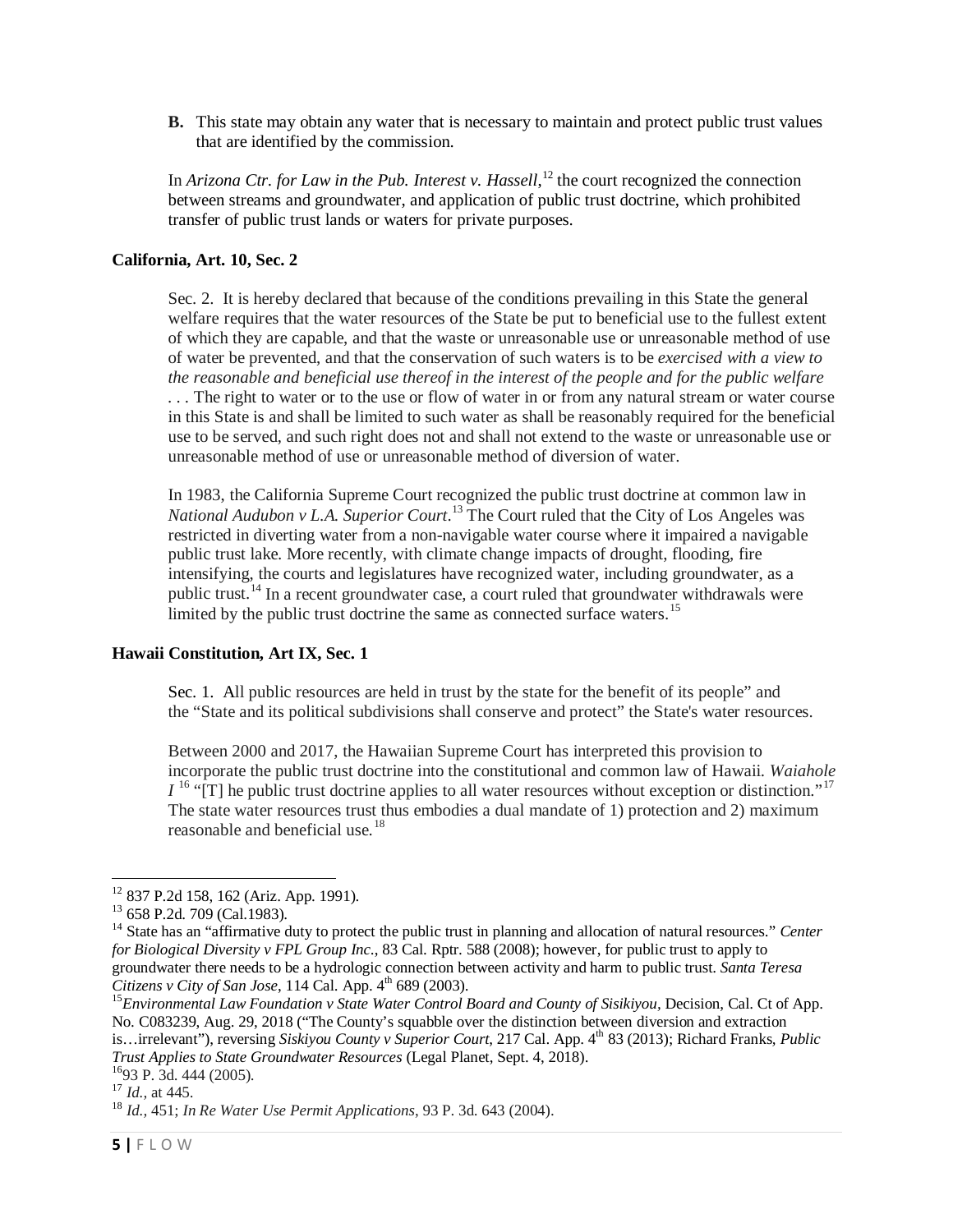#### **Michigan Constitution, Art. 4, Sec. 52, and Art. 4, Sec. 51 and Selected Laws**

Sec. 52. The conservation and development of the natural resources of the state are *hereby*  declared to be of paramount public concern in the interest of the health, safety and general *welfare* of the people. The legislature *shall provide for the protection of the air, water and other natural resources of the state from pollution, impairment and destruction.*

While no Michigan court has interpreted "paramount public concern" of natural resources of the state to mean "public trust," the record of the Constitutional Convention of Michigan's 1963 Constitution intended it to mean "paramount public interest," recognizing those natural resources like water to be protected by a legally recognized superior interest like the public trust doctrine.<sup>[19](#page-5-0)</sup> Moreover, Art. 4, Sec. 52 commands the legislature ("shall") "provide for protection of the air, water and other natural resources." The Michigan Environmental Protection Act ("MEPA") has been characterized by the courts as the legislature's response to this constitutional mandate.<sup>[20](#page-5-1)</sup> The MEPA provides for the protection of the air, water and natural resources and *public trust in those resources* from impairment.<sup>[21](#page-5-2)</sup> Further, the legislature has in several statutes declared the waters of the state, including groundwater, to be held in trust or subject to public trust protections,  $^{22}$  $^{22}$  $^{22}$  as has the Great Lakes Compact.<sup>[23](#page-5-4)</sup>

Section 51. The public health and general welfare of the people of the state are hereby declared to be matters of *primary public concern*. The legislature *shall pass* suitable *laws for the protection and promotion of the public health.*

Section 51 precedes Section 52 and, notably, contains a similar constitutional mandate that the legislature "shall pass suitable laws for the protection and promotion of the public health." Thus, self-executing nature of Section 52 under the court's decision in the *Vanderkloot* case would also appear to apply to paramount public concern for public health. Because of the similarity in structure and constitutional language of Section 51 with Section 52, the duty to consider and protect public health is analogous to the duty to prevent degradation of water or the environment under the MEPA. $^{24}$  $^{24}$  $^{24}$ 

## **Michigan Constitution, Art. 1, Sec. 17 (Due Process)**

Sec. 17. No person shall be compelled in any criminal case to be a witness against himself, nor be deprived of life, liberty or property, without due process of law.

In *Mays v Governor*, the Michigan Court of Appeals ruled that plaintiffs who claimed injury from lead exposure from the Flint water crisis had a right to bring an action for damages to their person and body based on the constitutional tort of denial of due process.<sup>[25](#page-5-6)</sup> Their right to clean safe water and health is protected against deliberate indifference or other serious conduct by state

<span id="page-5-0"></span><sup>&</sup>lt;sup>19</sup> Olson, James, Michigan Environmental Law, Sec. 1.2, Mich Const. Art. 4, Sec. 52, pp. 10-11 (Neahtawanta Press, 2001).<br><sup>20</sup> Vanderkloot v State Highway Dept, 392 Mich159 (1974).

<span id="page-5-4"></span>

<span id="page-5-3"></span><span id="page-5-2"></span><span id="page-5-1"></span><sup>&</sup>lt;sup>21</sup> Part 17, NREPA, MCL 324.1702, 1703(1).<br><sup>22</sup> E.g. Part 327, MCL 32702(1)(c); Part 30101, MCL 324.30101 et seq.<br><sup>23</sup> "The *waters of the state are valuable public natural resources held in trust by the state, and the s* trustee to manage its waters effectively for the *use and enjoyment of present and future residents* and for the protection of the environment." Great Lakes-St. Lawrence River Basin Compact, Sec. 1.3(1)(a). The Compact also recognizes that the waters of the basin "are a single hydrologic system." Sec. 1.3(1)(b).

<span id="page-5-5"></span><sup>24</sup> *Ray v Mason County Drain Comm'r,* 393 Mich 294, 306 (1975). <sup>25</sup> *Mays v Governor Snyder,* 231 Mich App 1 (2018).

<span id="page-5-6"></span>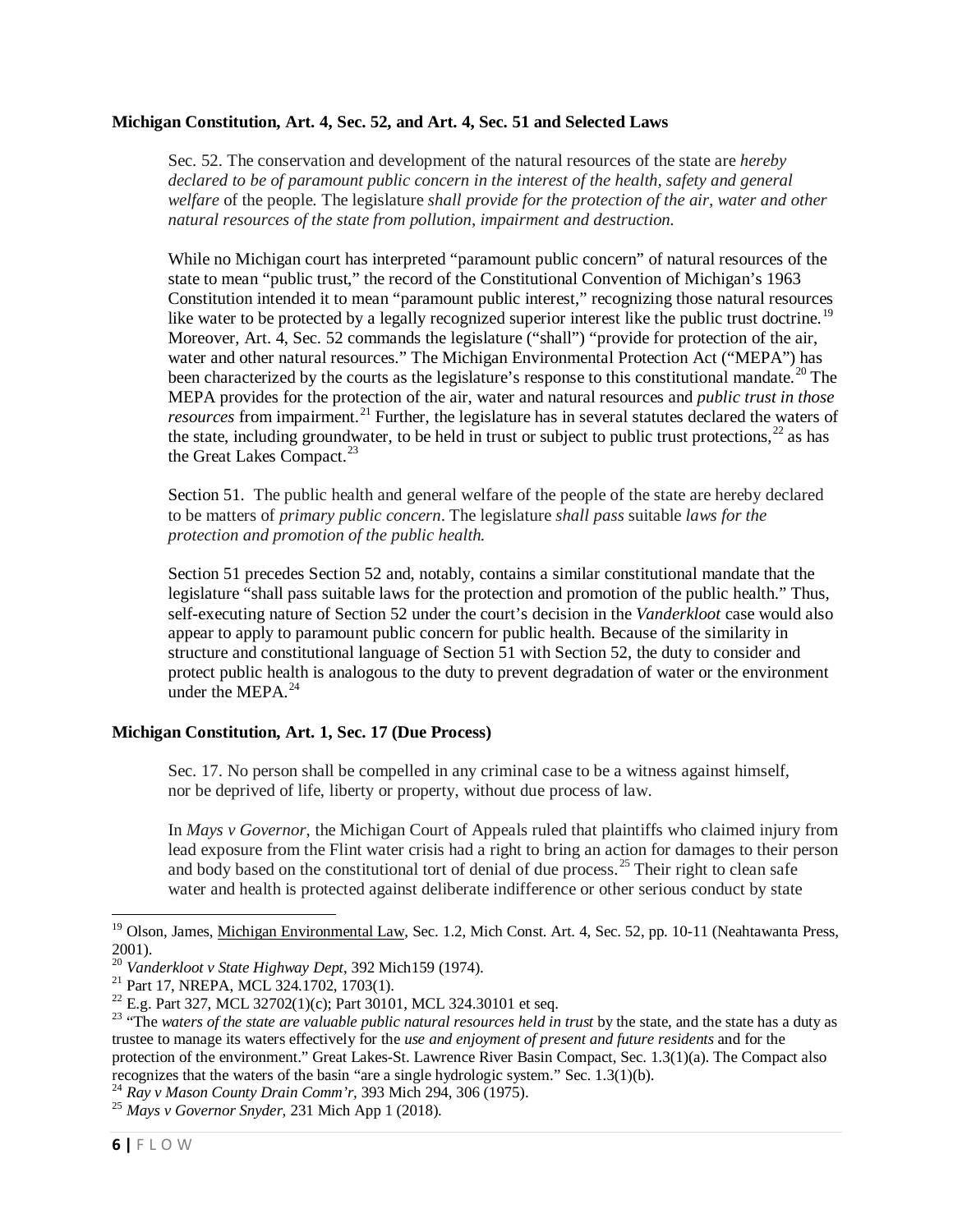officials. State officials claimed that these citizens had adequate remedy under the citizen suit provisions of the federal Safe Drinking Water Act ("SDWA"), but the Court rejected the argument because the SDWA provided for prospective injunctive relief only, and that there was no direct citizen suit provision for injunction or damages claimed by the citizens under Michigan law. Thus, the only available remedy would be a claim for violation of a constitutional right to health and person under the constitution. While the Court found a remedy directly under the constitution, the case demonstrates the need for citizen suit remedies under a statute to protect and enforce their right to water and health provided to them from public waterworks or water utilities.

## **Michigan Financing and Rates for Public Water Systems**

### **Financing Public Water Systems, MCL 141.121**

Sec. 21. (1) *Rates for services* furnished by a public improvement *shall be fixed before the issuance of the bonds.* The rates shall be sufficient to provide for all the following: (a) The payment of the expenses of administration and operation and the expenses for the maintenance of the public improvement as may be necessary to preserve the public improvement in good repair and working order.

(b) The payment of the interest on and the principal of bonds payable from the public improvements \* \* \* when the bonds become due and payable.

(c) The creation of any reserve for the bonds as required in the ordinance.

(d) Other expenditures and funds for the public improvement as the ordinance may require.

### **Setting Rates for Public Water Systems, MCL 123.141**

Sec. 1 (2) The price charged by the city to its customers shall be at a **rate** which is based on *the actual cost of service* as determined under the **utility** basis of **rate**-making.

In the federal bankruptcy *Lyda* water shut-off case against the City of Detroit, the bankruptcy court rejected the notion that he had any authority to impose affordability plans or other measures on the city water department, because rates were based on the costs spread over the number of users.<sup>[26](#page-6-0)</sup> The court noted that affordability or costs of assuring basic water needs, in an emergency or where residents cannot afford to pay their bill because of poverty or other exigencies, were not listed as a basis for setting sufficient rates.

**Comment:** In addition to Parts 1, 2 and 3 in the proposed Model *Public Water, Public Justice* Law, a Part 4 or standalone law should amend the definition of "rates" or "costs" as the "actual cost of service." The definition of "cost of service" should include "the costs and expenses to assure affordability or other measures to assure basic water needs of residents are met." This would acknowledge the reality that water services are a substitute requirement to hook up to and pay for water that would otherwise be part of their property right for the reasonable use of groundwater as an owner or occupant of their home. If all are required to hook up to the system and pay their share in the "costs," then the fair and equitable way to spread these costs across the system should include the cost of assuring basic water needs (e.g. affordability plans or basic daily water limit at low fixed rate, that is spread across all users of different incomes or types).

<span id="page-6-0"></span><sup>26</sup> *In Re City of Detroit* (Lyda et al.), 2014 W.L. 6474081 (U.S.B. Ct., S.D., E.D., 2014); see also MCL 123. 141(2) "The price charged by the city to its customers *shall be at a rate which is based on the actual cost of service* as determined under the utility basis of rate-making" and "(3) The retail rate charged to the inhabitants of a city, village, township, or authority which is a contractual customer as provided by subsection (2*) shall not exceed the actual cost of providing the service*."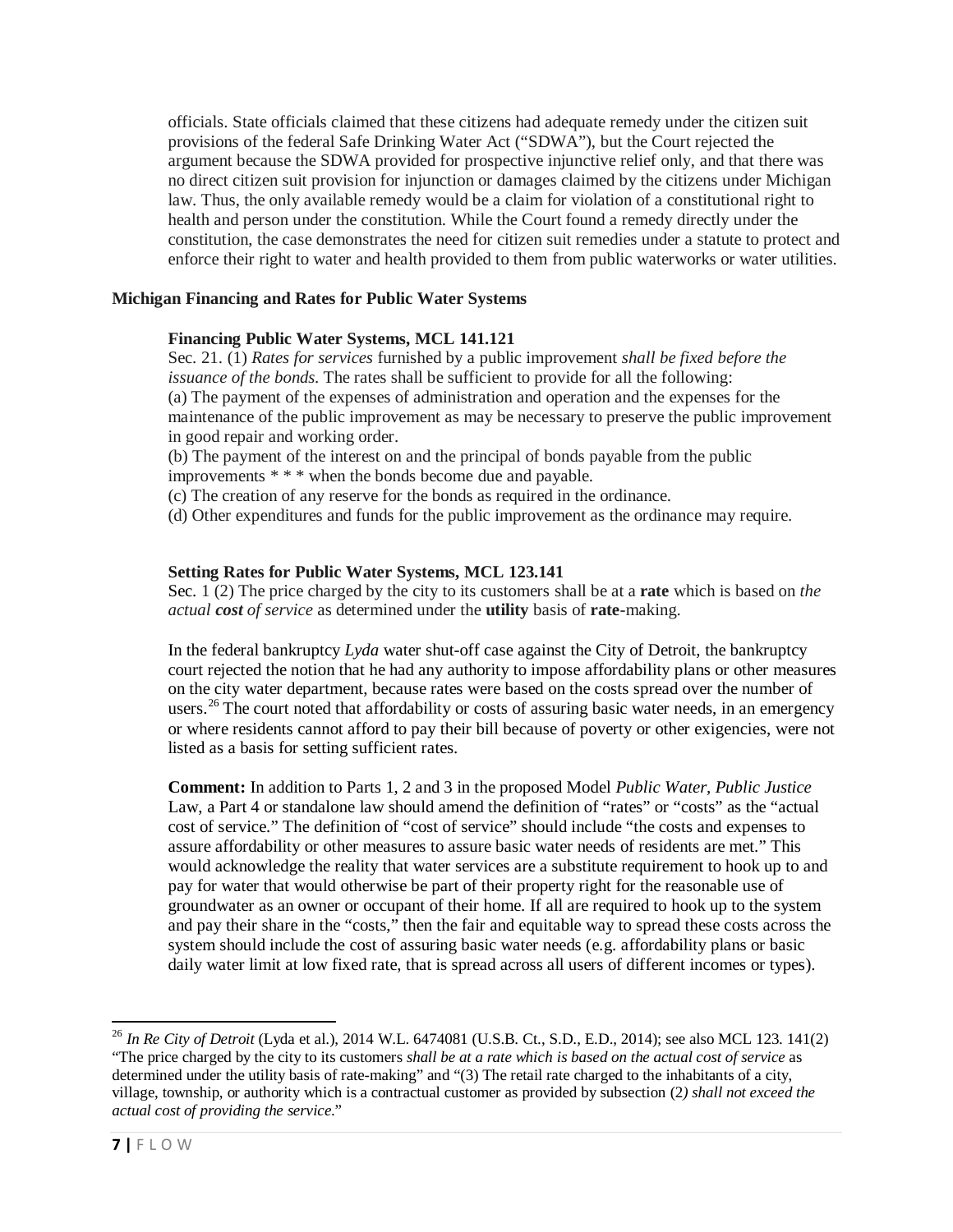Costs for purposes of budgeting for financing should also parallel this expanded and realistic definition of "cost of service."

### **Pennsylvania Constitution, Art. I., Sec. 27**

**Sec. 27.** The people have a right to clean air, pure water, and to the preservation of the natural, scenic, historic and esthetic values of the environment. Pennsylvania's public natural resources are the common property of all the people, including generations yet to come. As trustee of these resources, the Commonwealth shall conserve and maintain them for the benefit of all the people.

In *Pennsylvania Environmental Defense Foundation v Commonwealth*, [27](#page-7-0) the state's Supreme Court extended the public trust doctrine under Art I, Sec. 27 to the revenues received by the state for leasing fish and game and state park lands for fracking and other oil and gas development. The legislature authorized transfer of a portion of those funds received from public trust state lands into the general fund, rather than for conservation or public trust purposes. The court prohibited use of funds received from sovereign public lands and natural resources of the state, because the funds are impressed with a continuing public trust purpose.<sup>[28](#page-7-1)</sup> Under Art I, Sec. 27, all public natural resources are subject to and must be managed by the sovereign owner of these natural resources under the public trust doctrine.<sup>[29](#page-7-2)</sup> The state, however, has authorized public water utilities to enter into public-private partnerships;<sup>[30](#page-7-3)</sup> this increases the importance of declaring the rights to water and health and obligations under the public trust doctrine in the delivery of water services.

## **Vermont Statutes, 10, Sec. 1390 (5)**

(5) It is the policy of the state that the groundwater resources of the state are held in trust for the public. The state shall manage its groundwater resources in accordance with the policy of this section, the requirements of subchapter 6 of this chapter, and section 1392 of this title for the benefit of citizens who hold and share rights in such waters. The designation of the groundwater resources of the state as a public trust resource shall not be construed to allow a new right of legal action by an individual other than the state of Vermont, except to remedy injury to a particularized interest related to water quantity protected under this subchapter.<sup>[31](#page-7-4)</sup>

So far, the Vermont courts have interpreted this law to impose a duty on the state department of natural resources to protect the public trust in both lakes and streams and groundwater from violations of the standards or principle of the public trust doctrine.<sup>[32](#page-7-5)</sup>

<span id="page-7-1"></span><span id="page-7-0"></span><sup>&</sup>lt;sup>27</sup> 108 A.3d. 140 (2014).<br><sup>28</sup> For a case involving impressing public trust duties and limitations on the funds received by a municipal water authority for servicing waters of the state, Mayor and Council of *City of Clifton v Passaic Valley Water Comm'n*, 539 A.2d. 760 (N.J. 1987).

<span id="page-7-2"></span> $29$  Note: If Michigan's MEPA is a legislative implementation of the constitutional mandate to protect the water and natural resources and the public trust in those resources, then the MEPA's duties to prevent and protect from impairment should similarly extend to groundwater.

<span id="page-7-3"></span><sup>&</sup>lt;sup>30</sup> Act 12 of 2016 (PA). The law authorizes private investment in public waterworks systems, including authority to "enhance rates" beyond public utility cost-based approaches. <sup>31</sup> 10 V.S.A. Sec. 1390(5). <sup>32</sup> *In re Omya,* No. 96-610, V-tec., at 5.

<span id="page-7-4"></span>

<span id="page-7-5"></span>